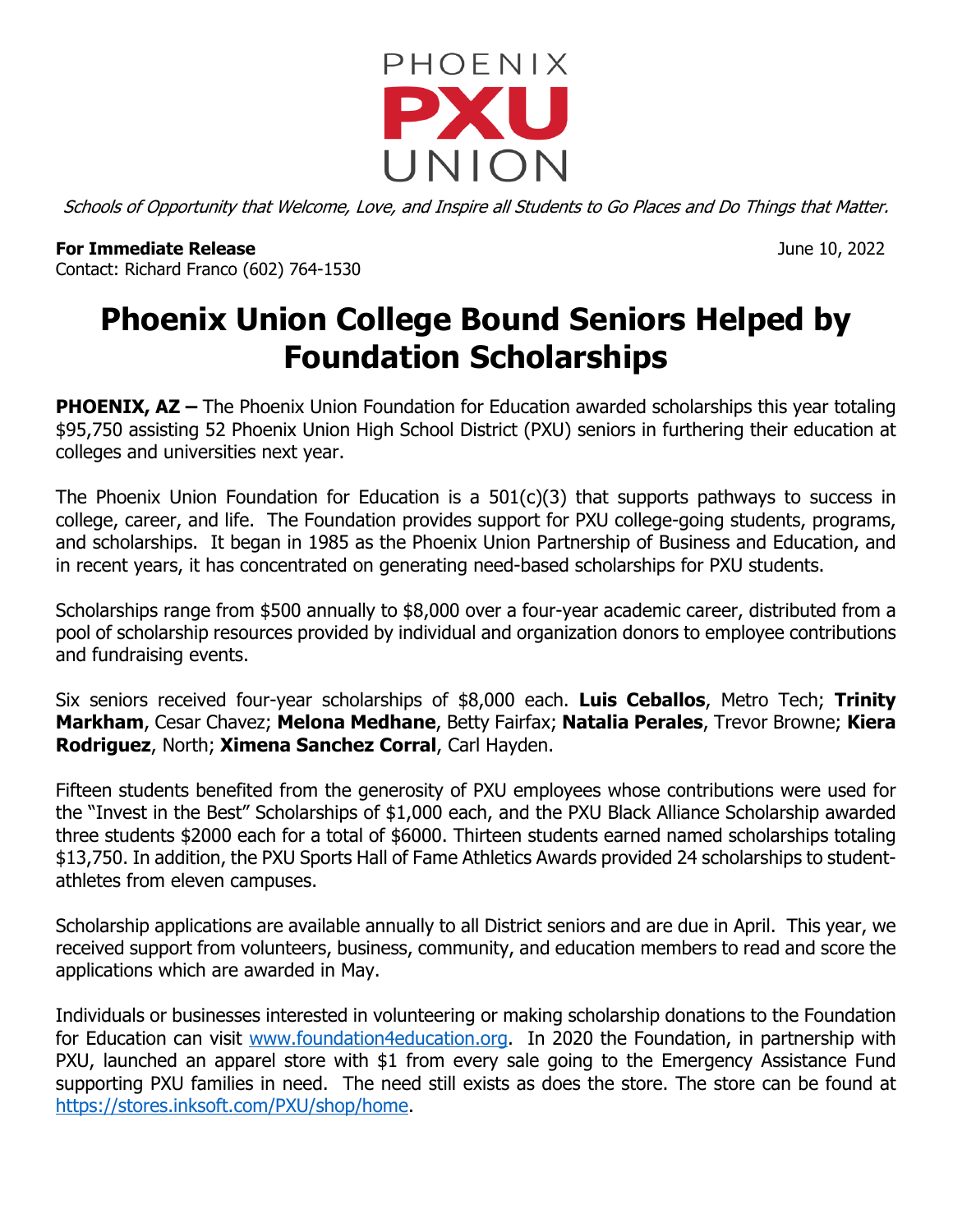## **Award Recipients for 2022-2023 (TOTAL=\$95,750)**

Phoenix Union Foundation for Education Scholarship (\$8,000 over 4 years x 6 awards=\$48,000 Total)

|                                                                                                                                        |  | 1. Luis Ceballos                                                      | U of A                   | Metro Tech                                                                              |
|----------------------------------------------------------------------------------------------------------------------------------------|--|-----------------------------------------------------------------------|--------------------------|-----------------------------------------------------------------------------------------|
|                                                                                                                                        |  | 2. Trinity Markham                                                    | <b>ASU</b>               | Cesar Chavez                                                                            |
|                                                                                                                                        |  | 3. Melona Medhane                                                     | <b>ASU Downtown</b>      | <b>Betty Fairfax</b>                                                                    |
|                                                                                                                                        |  | 4. Natalia Perales                                                    | GCU                      | <b>Trevor Browne</b>                                                                    |
|                                                                                                                                        |  | 5. Kiara Rodriguez                                                    | <b>ASU Downtown</b>      | North                                                                                   |
|                                                                                                                                        |  | 6. Ximena Sanchez Corral ASU                                          |                          | Carl Hayden                                                                             |
|                                                                                                                                        |  |                                                                       |                          |                                                                                         |
| Invest in the Best Scholarship (\$1,000 one-time awards x 15=\$15,000 Total)<br>1. Priscilla Aranda<br><b>ASU Downtown</b><br>Alhambra |  |                                                                       |                          |                                                                                         |
|                                                                                                                                        |  | 2. Karla Cota                                                         | GCU                      | Metro Tech                                                                              |
|                                                                                                                                        |  | 3. Elyzaak Felix                                                      | <b>ASU</b>               | Camelback                                                                               |
|                                                                                                                                        |  | 4. Maria Garcia Gutierrez                                             | Phoenix College          | Central                                                                                 |
|                                                                                                                                        |  | 5. Luis El La Rosa                                                    | <b>ASU</b>               | Metro Tech                                                                              |
|                                                                                                                                        |  | 6. Jayla Lopez                                                        | <b>ASU</b>               | North                                                                                   |
|                                                                                                                                        |  |                                                                       | <b>ASU</b>               | <b>Trevor Browne</b>                                                                    |
|                                                                                                                                        |  | 7. Mark Vallecillo Lopez<br>8. Vienna Munoz                           | <b>NAU</b>               | Camelback                                                                               |
|                                                                                                                                        |  | 9. Wendy Nevarez                                                      | <b>ASU</b>               | Central                                                                                 |
|                                                                                                                                        |  | 10. Blanca Gonzalez Osorio                                            | <b>ASU</b>               | <b>North</b>                                                                            |
|                                                                                                                                        |  | 11. Daniel Resendez                                                   | GCU                      | <b>North</b>                                                                            |
|                                                                                                                                        |  | 12. Jonathan Rodriguez                                                | <b>ASU</b>               | <b>Bioscience</b>                                                                       |
|                                                                                                                                        |  | 13. Xoshill Saldana                                                   | U of A                   | <b>Betty Fairfax</b>                                                                    |
|                                                                                                                                        |  | 14. Athira Tomy                                                       | <b>ASU</b>               | <b>Betty Fairfax</b>                                                                    |
|                                                                                                                                        |  | 15. Ammie Yu                                                          | <b>ASU</b>               | Metro Tech                                                                              |
|                                                                                                                                        |  |                                                                       |                          |                                                                                         |
|                                                                                                                                        |  | Black Alliance Scholarship (\$2000 one-time awards x 2 =\$4000 Total) |                          |                                                                                         |
|                                                                                                                                        |  | 1. Safiya Goff                                                        | <b>Howard University</b> | <b>Bioscience</b>                                                                       |
|                                                                                                                                        |  | 2. Melona Medhane                                                     | <b>ASU Downtown</b>      | <b>Betty Fairfax</b>                                                                    |
| Black Alliance Adrian Lamos II Scholarship (\$2000 one-time award)                                                                     |  |                                                                       |                          |                                                                                         |
|                                                                                                                                        |  | 1. Athira Tomy                                                        | <b>ASU</b>               | <b>Betty Fairfax</b>                                                                    |
| Lowes Pathmaker Scholarship (\$1000 one-time awards x 2=\$2000 Total)                                                                  |  |                                                                       |                          |                                                                                         |
|                                                                                                                                        |  | 1. Sabrin Mohamed                                                     | <b>ASU West</b>          | <b>North</b>                                                                            |
|                                                                                                                                        |  | 2. Blanca Gonzalez Osorio                                             | <b>ASU</b>               | <b>North</b>                                                                            |
|                                                                                                                                        |  |                                                                       |                          | Pallissard/Lowes Pay It Forward Scholarship (\$1,500 one-time awards x 2=\$3,000 Total) |
|                                                                                                                                        |  | 1. Wendy Ceja Gonzalez                                                | GCU                      | <b>North</b>                                                                            |
|                                                                                                                                        |  | 2. Jordan Davis-Wiley                                                 |                          | <b>North</b>                                                                            |
|                                                                                                                                        |  |                                                                       |                          |                                                                                         |
|                                                                                                                                        |  | CORE Construction Scholarship (\$750 one-time award =\$750)           |                          |                                                                                         |
|                                                                                                                                        |  | 1. Annabel Hernandez                                                  | U of A                   | Metro Tech                                                                              |
| Gabriel Villa (\$1000 one-time award $x2 = $2,000$ )                                                                                   |  |                                                                       |                          |                                                                                         |
|                                                                                                                                        |  | 1. Jazmin Cabanas Rodriguez                                           | Phoenix College          | Metro Tech                                                                              |
|                                                                                                                                        |  | 2. Karla Cota                                                         | GCU                      | Metro Tech                                                                              |
| The Babcock Family (\$2500 one-time award)                                                                                             |  |                                                                       |                          |                                                                                         |
|                                                                                                                                        |  | 1. Alan Valencia                                                      | <b>ASU</b>               | Maryvale                                                                                |
|                                                                                                                                        |  |                                                                       |                          |                                                                                         |